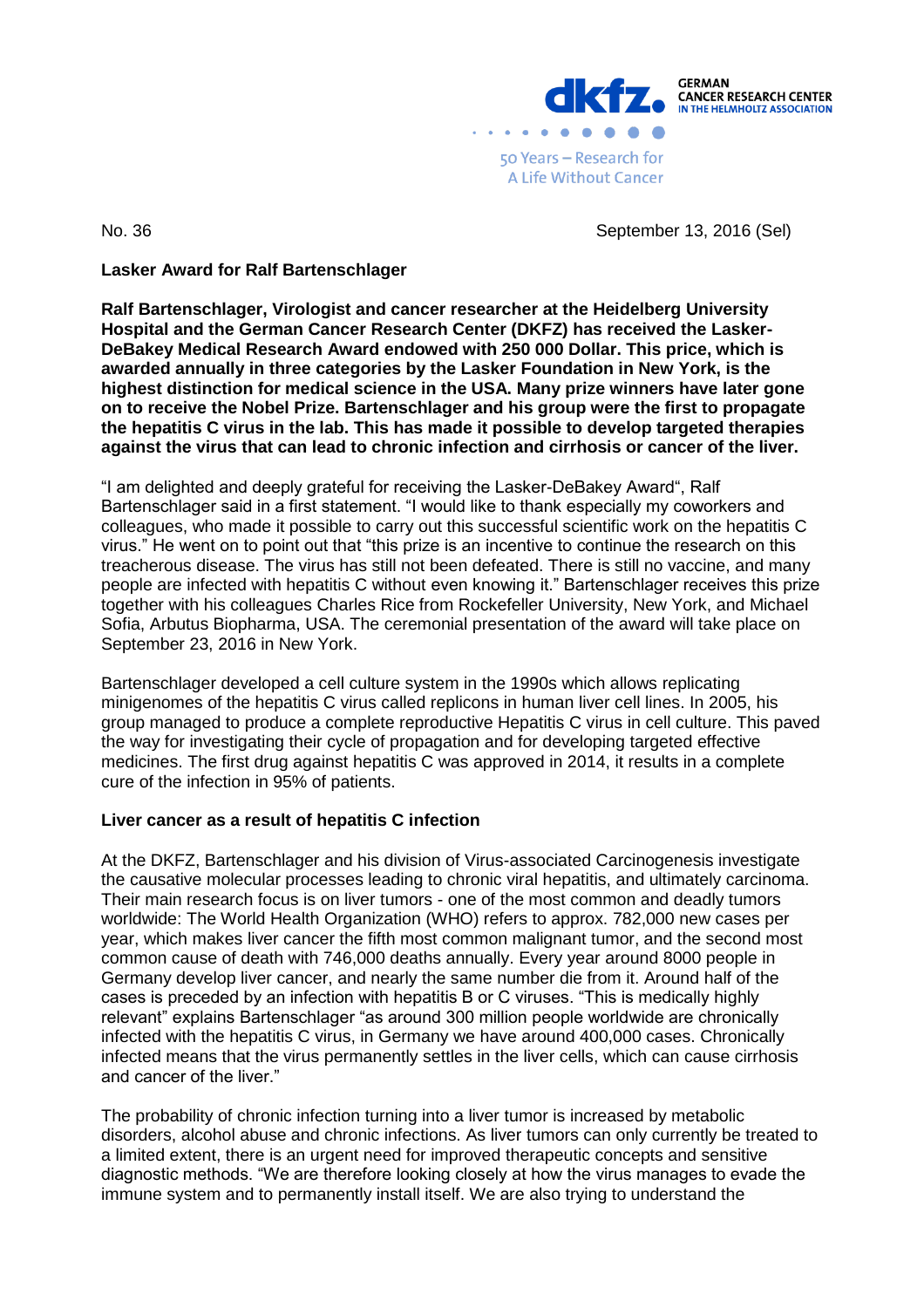molecular tricks the virus uses to cause the chronically infected liver cells to degenerate, and which role the additional risk factors play in this process."

### **Infections are responsible for 20% of cancer cases worldwide**

Michael Boutros, Acting Scientific Director of the DKFZ declares: "We are delighted for Ralf Bartenschlager. The Lasker Award is a tremendous recognition of his pioneering research in the field of hepatitis. We are proud to have Ralf Bartenschlager as coordinator for our Infection, Inflammation and Cancer research program. Harald zur Hausen as long-standing Scientific Director of the DKFZ built up this important area of cancer research in the 1980s, and received the Nobel Prize for Medicine for his discovery that the human papilloma virus triggers cervical cancer.

"This is the second time that an important award has gone to a scientist in this research area at the DKFZ", Boutros is pleased to add. Beside the hepatitis C and B viruses, DKFZ scientists in this research program are investigating several other carcinogenic viruses such as the Human papilloma virus, or the Epstein-Barr virus. Around 20% of cancer cases worldwide are preceded by infections with bacteria, viruses and parasites. Another research subject at the DKFZ is oncolytic viruses such as parvoviruses, that specifically target and kill cancer cells.

Harald zur Hausen also gave his congratulations: "The work of Ralf Bartenschlager clearly demonstrates the importance of basic research in medicine. His research has made it possible for us to understand the basic mechanisms of the hepatitis C virus, and has facilitated the development of effective therapies that in most cases eliminate the virus, and thereby prevent one of the most frequent causes of cancer-related death."

# **Background:**

Ralf Bartenschlager studied biology at Heidelberg University. Following his degree in 1987 and his PhD in 1990 at the Centre for Molecular Biology in Heidelberg (ZMBH), he worked as a postdoc at the Hoffmann-La Roche in Basel, Switzerland. Here, he started his scientific work on the hepatitis C virus (HCV). Back in Germany, he habilitated in virology at Mainz University and was appointed Professor for Molecular Virology in 2000. In 2002, he received an endowed Chica and Heinz Schaller Professorship for Molecular Virology at Heidelberg University.

He has since been Director of the Molecular Virology section at the Heidelberg Department of Infectiology. Since early 2014, he has also headed the Division of Virus-associated Carcinogenesis at the German Cancer Research Center (DKFZ), and coordinates its "Infection, Inflammation and Cancer" Research Program.

Bartenschlager received the Lautenschläger Prize in 2013, and the Robert-Koch Prize in 2015. Since 2013, he has been a member of the German Academy of Sciences Leopoldina. Bartenschlager is only the third German scientist ever to receive the Lasker-DeBakey Award for clinical and medical research.

Mary Lasker was an influential US-American activist and lobbyist in the health and medical research sector. Together with her husband she founded the Albert-Lasker Foundation in 1945 and played an important role ensuring that more funds were invested in medical research. Having lost her husband to cancer in 1952, the battle against cancer became a primary concern. She was consequently the most prominent advocate for the National Cancer Act in 1971, which initiated the "War on Cancer" in the USA and significantly increased the budget for the US-American national Cancer Institute.

For photos and further information about Ralf Bartenschlager please go to: <http://www.dkfz.de/de/presse/bartenschlager/bilder/DKFZ-Bartenschlager.jpg>